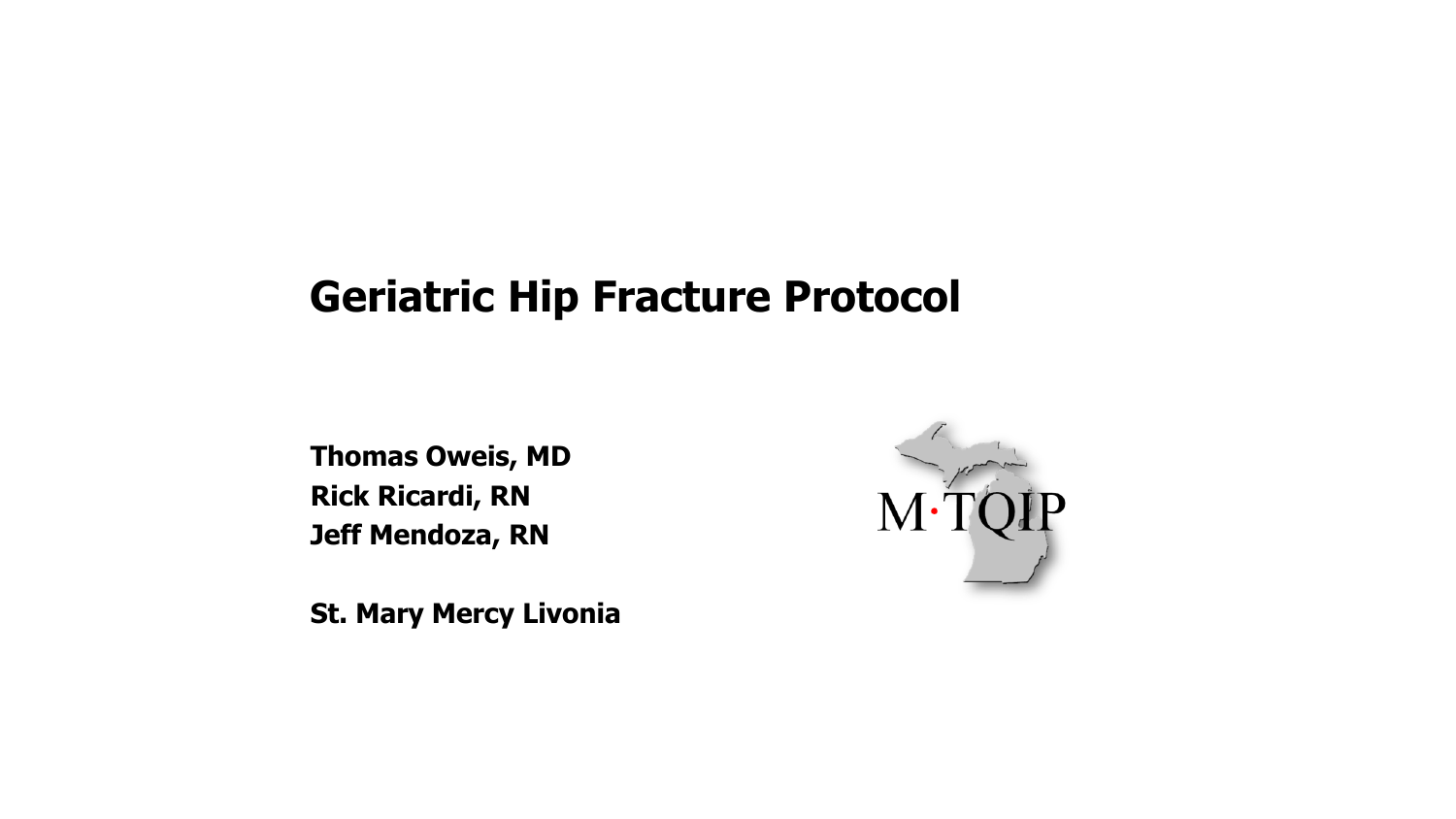

St. Mary Mercy Livonia:

## Evolution of Hip Fractures

#### **Presented By:**

**Thomas Oweis MD, FACS**

- SMML *Trauma Medical Director* **Rick Ricardi BSN, RN**
- SMML *Director of Trauma Services* **Jeff Mendoza BSN, RN**
- *MTQIP Coordinator*

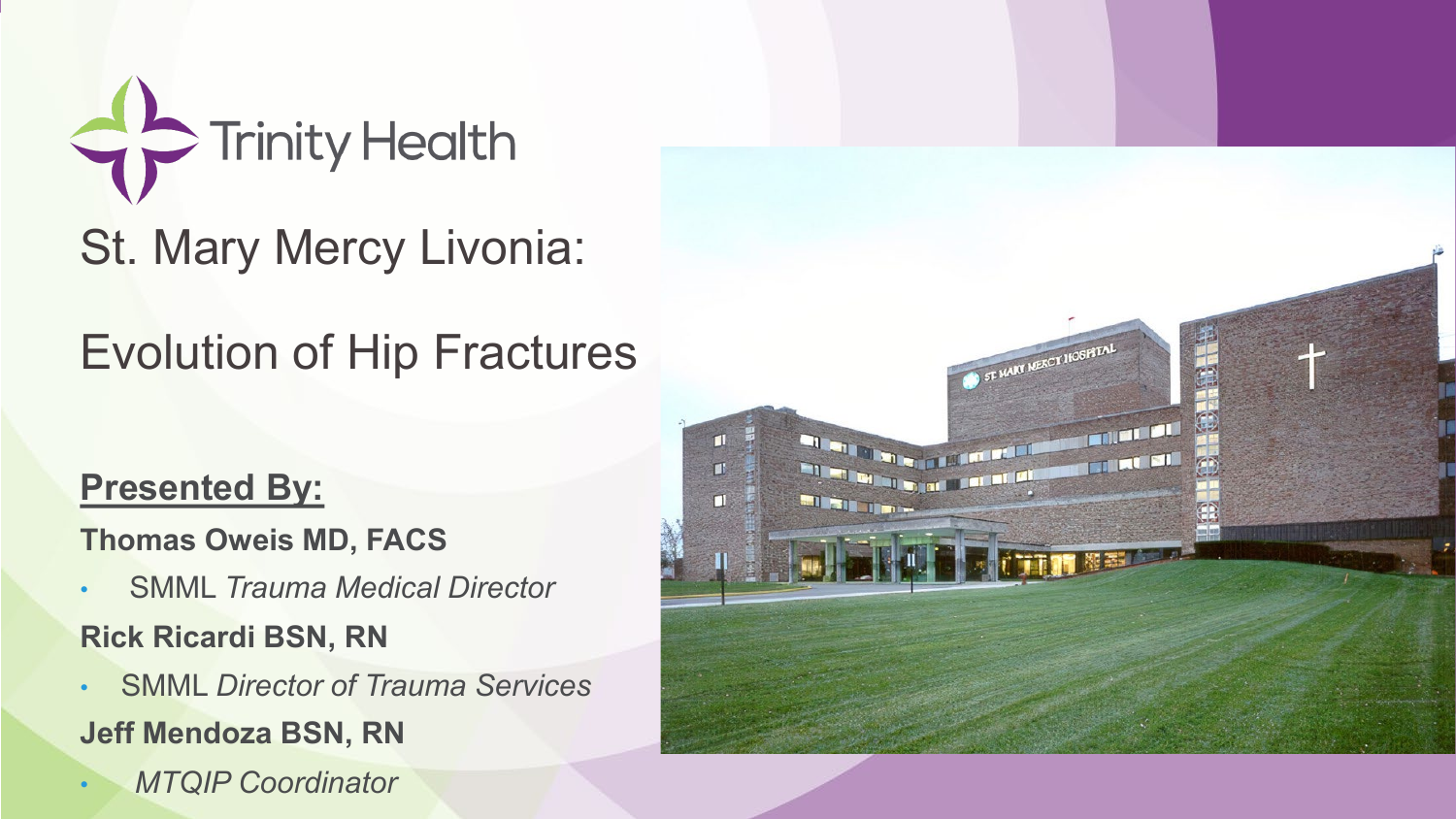## Hospital Demographics

Registry Volume-1500 per year / 240 Hip Fractures per year  $\mathbf{w}$ 

**HHHHHHHHHHHHHHHHHHHHHHHHHHHHHHHHHHHH** Hospital beds: 304

OR Suites: 8 <u>kana</u>

Initial Orthopedic Call panel >20

Currently we have 15 20tho Traumatologists

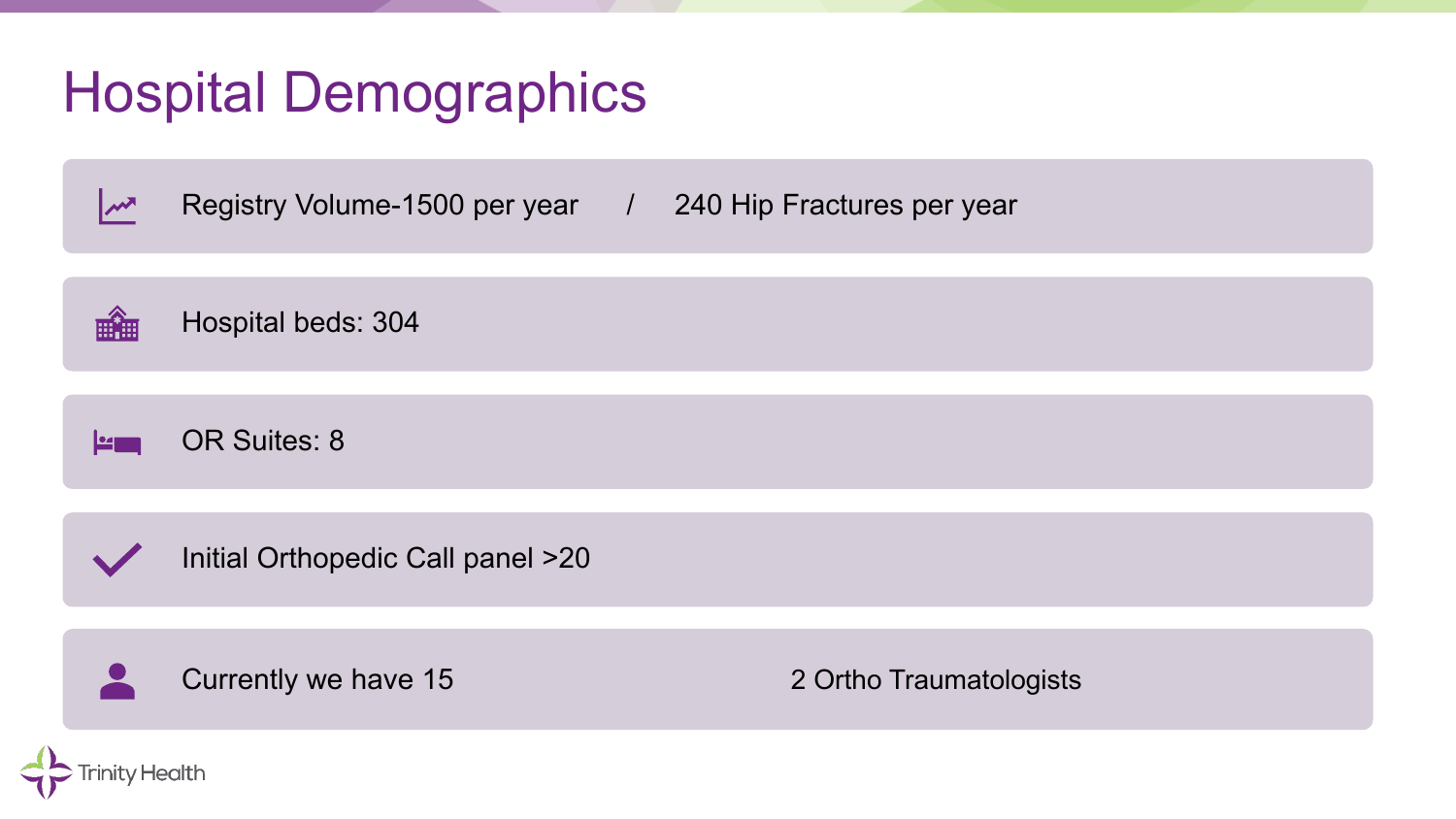#### Our Team

9 Trauma Surgeons

2 Trauma Registrars

1 Quality MTQIP Reviewer-BCBS

**1 Injury Prevention Specialist** 

8.5 FT Advanced Practitioners- 2 Day/1Night

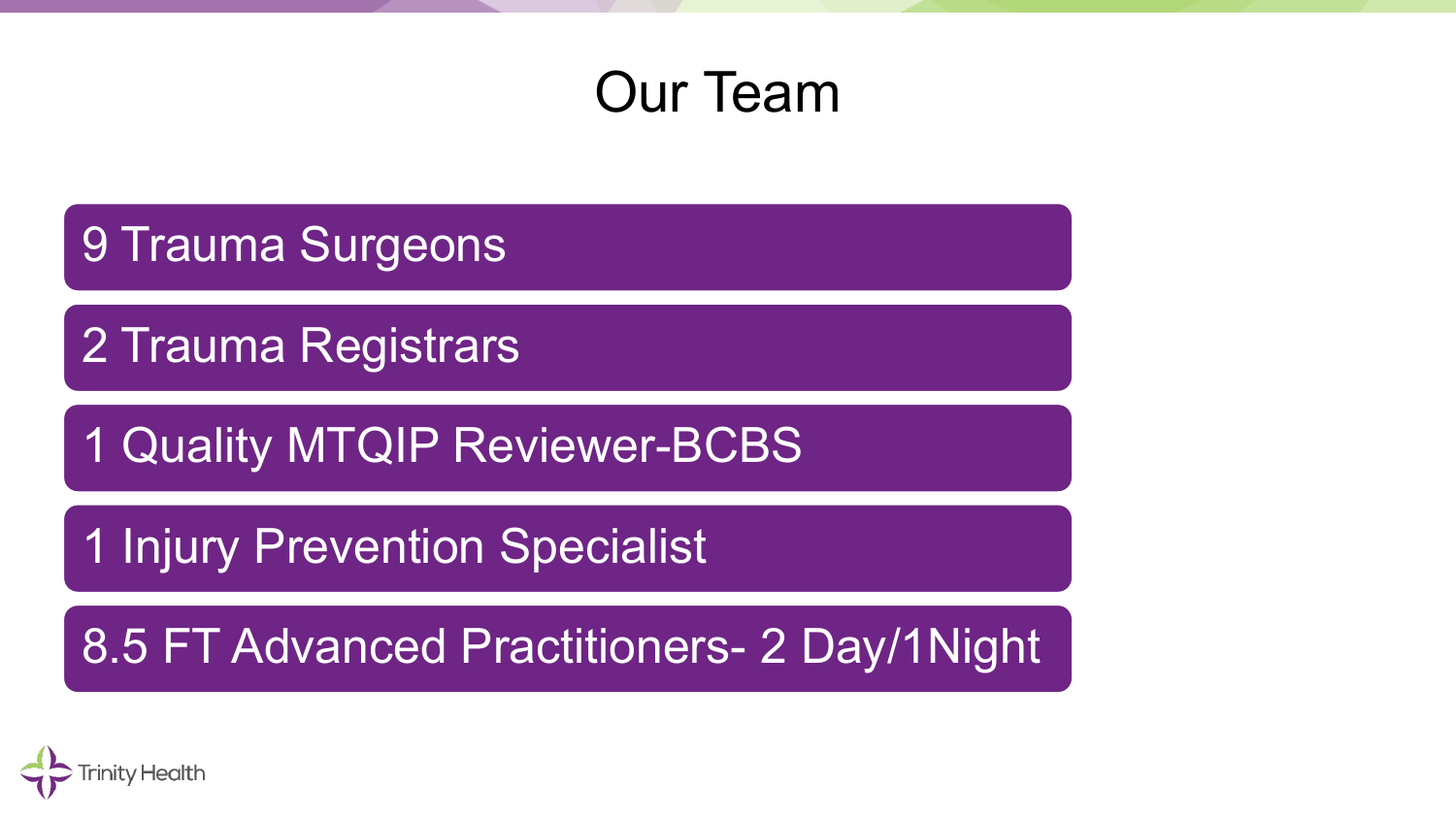#### The Community We Serve



**Trinity Health** 

- **Across the trauma centers in Michigan, St Mary's treats some of the oldest patient population**
- **Situated at the intersection of 3 major freeways, St Mary's is the nearest trauma center**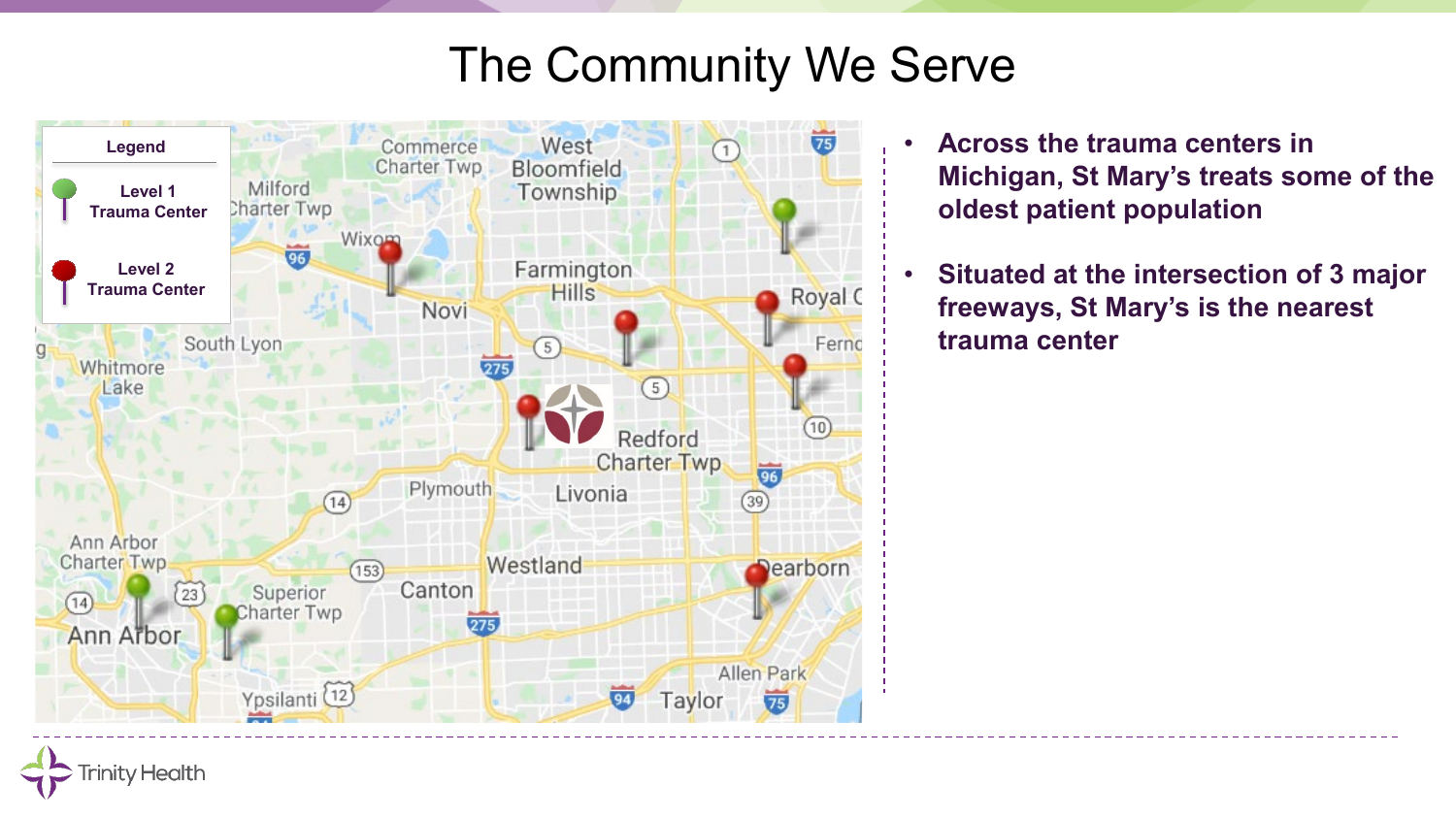#### "Old" Medicine Admit Algorithm

**Medicine Admitting Hip Fx Patients** 





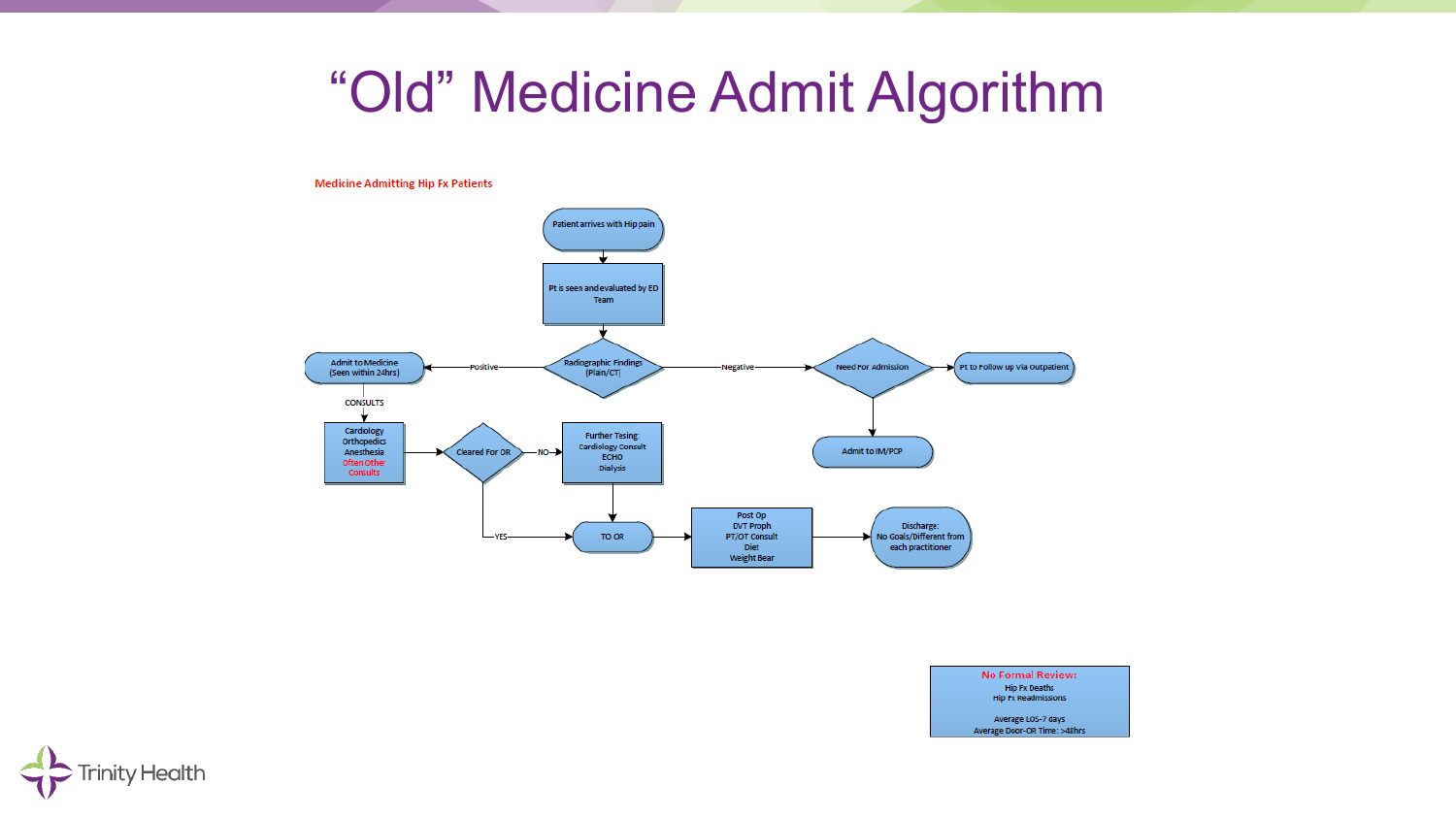# The goal of the Hip Fracture Guideline is to:

Decrease the overall length of stay

Decrease the door to OR time

Decrease Morbidity/Mortality

Create Interdisciplinary Team Management

Goal: Hip fracture patients are best optimized with surgical fixation within 24 hours of admission and discharged to structured rehabilitation on POD#2-3

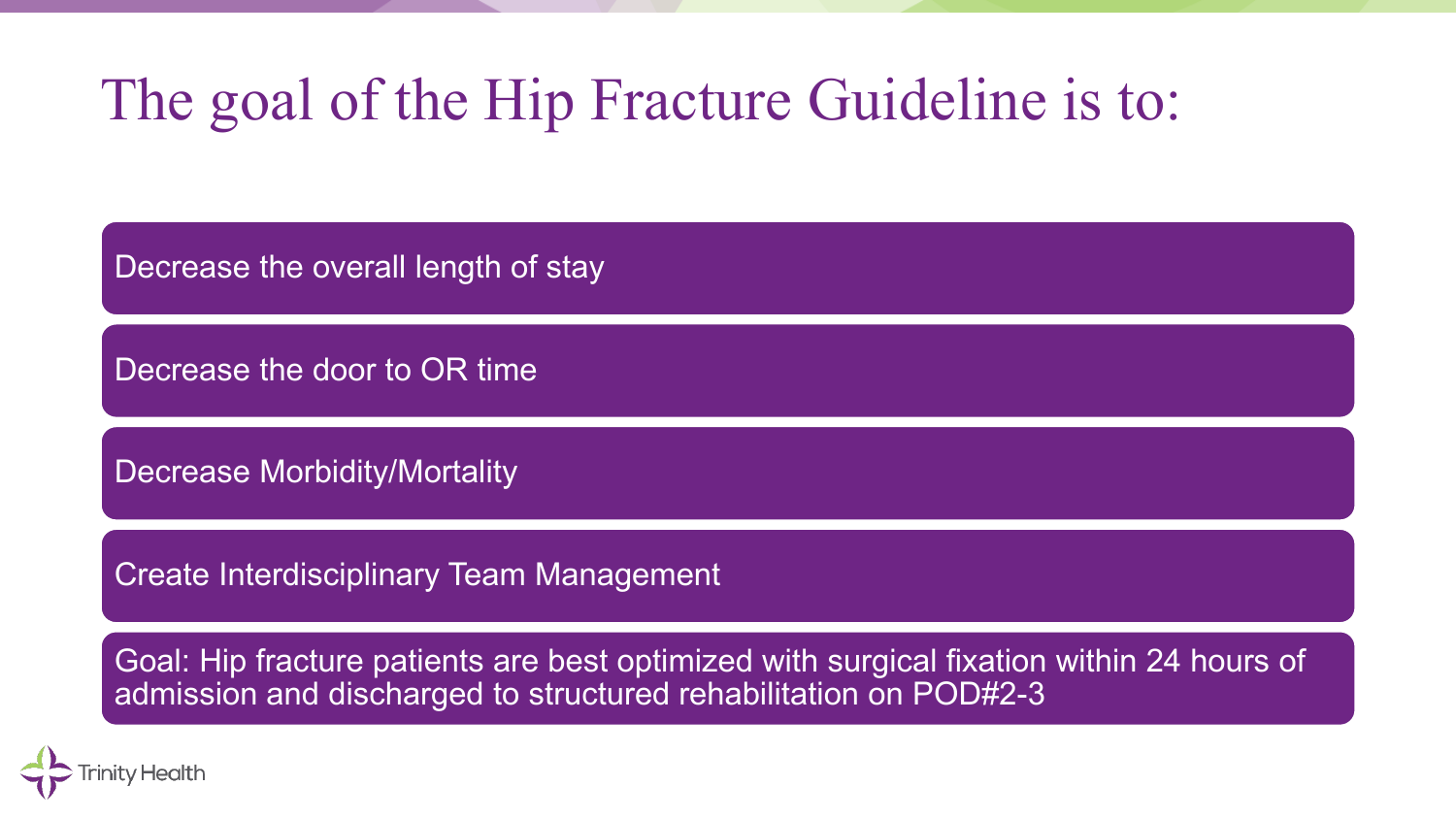# Collaborative Meeting:

Multidisciplinary Team Established

Physician Liaisons: Anesthesia, Cardiology, Medicine, Trauma Orthopedics and Emergency Medicine, Pharmacy Identified

Protocol Created / Revised

Hip Fracture Guideline Created

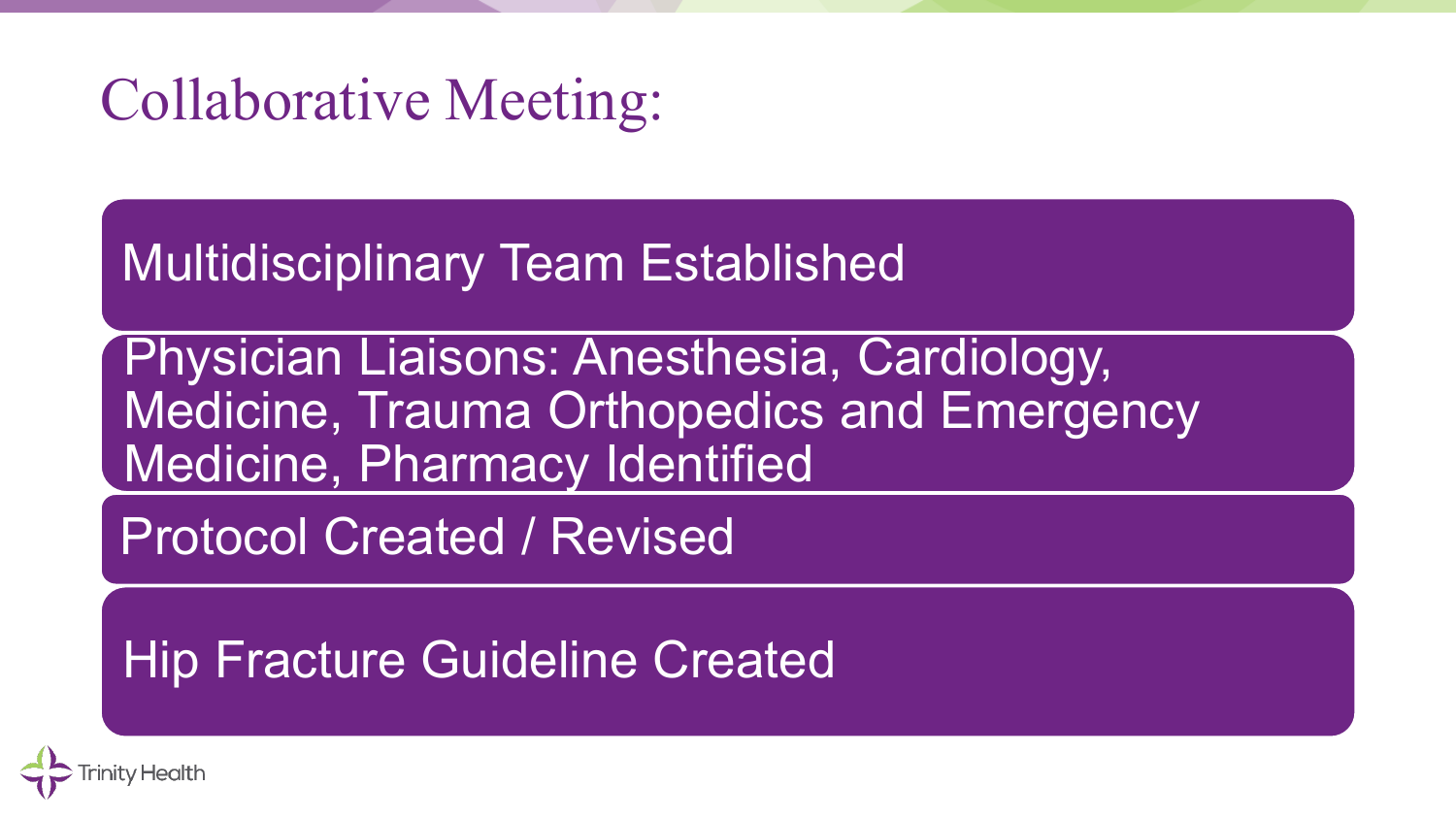#### **St. Mary Mercy Hospital**

#### **Department of Trauma Services**

| <b>Hip Fracture Guideline</b> |                                                                                                                                                                                        | Trauma |  |
|-------------------------------|----------------------------------------------------------------------------------------------------------------------------------------------------------------------------------------|--------|--|
| <b>Effective Date:</b>        | 6/2018                                                                                                                                                                                 |        |  |
| <b>Revised Date:</b>          | 2/2018                                                                                                                                                                                 |        |  |
|                               | Reviewed Date: 5/2018, 01/2019, 12/20                                                                                                                                                  |        |  |
| Submitted by:                 | Rick Ricardi, Director, Trauma                                                                                                                                                         |        |  |
| Approved by:                  | Dr. Tom Oweis, Trauma Medical Director                                                                                                                                                 |        |  |
|                               | Dr. Matt Steffes, Orthopedic Trauma Liaison                                                                                                                                            |        |  |
|                               | Dr. Roy Misirliyan, Cardiology                                                                                                                                                         |        |  |
|                               | Dr. Katherine Vitale, Anesthesia                                                                                                                                                       |        |  |
|                               | Cheryl Malloch-Clafton-PharmD                                                                                                                                                          |        |  |
|                               | Teresa Guastella, PA-C, Lead APP Trauma Services                                                                                                                                       |        |  |
|                               | Rick Ricardi, Director of Trauma Services                                                                                                                                              |        |  |
|                               | 1. Purpose: To provide treatment guidelines for adults with hip fractures. The use of standard protocols is aimed at<br>reducing mortality, hospital length of stay, and complications |        |  |
|                               | 2. Goal: Hip fracture patients are best optimized with surgical fixation within 24 hours of admission and discharged to<br>structured rehabilitation on POD#2-3                        |        |  |
| Preoperative<br>ı.            | The trauma service will be notified by level 1, 2 or 3 activation based on the patient's mechanism of injury and overall                                                               |        |  |
|                               | hemodynamic stability. Ground-level mechanical falls resulting in isolated hip fractures will generally be activated by<br>the ED as level 3 consults                                  |        |  |
|                               | 2. All operative hip fractures are admitted to the trauma service. Admission orders should include:                                                                                    |        |  |
|                               | a. Inpatient admission                                                                                                                                                                 |        |  |
|                               | b. Code status with supporting documentation                                                                                                                                           |        |  |
|                               | c. NPO status, depending on timing of surgery                                                                                                                                          |        |  |
|                               | d. 12 Lead EKG (if not already performed in ED)<br>e. DVT Prophylaxis: If surgery will not be completed until the next day, it is "OK" to order daily dose of                          |        |  |
|                               | lovenox 30-40 mg to be given on admission. Hold DVT prophylaxis day of surgery.                                                                                                        |        |  |
|                               | f. Foley Catheter (condom catheter/urinal may be appropriate in some males)                                                                                                            |        |  |
|                               | g. IV fluids                                                                                                                                                                           |        |  |
|                               | h. Laboratory work-up ordered in ED                                                                                                                                                    |        |  |
|                               | i. CBC, BMP, PTT, PT/INR, Type and Screen                                                                                                                                              |        |  |
|                               | ii. Vitamin D 25 Hydroxy Level (add-on lab)                                                                                                                                            |        |  |
|                               | 1. If abnormal, have the patient follow-up with PCP for management and note in DEPART                                                                                                  |        |  |
|                               | i. Neurovascular checks q shift                                                                                                                                                        |        |  |
| $1 -$                         | Reconciliation of home medications, holding previous anticoagulants/antiplatelet agents                                                                                                |        |  |
|                               | k. Pain medication regimen considering age/weight/mental status (see appendix)                                                                                                         |        |  |
| ь.                            | Scheduled bowel regimen                                                                                                                                                                |        |  |

 $\triangleright$  Trinity Health

- m. Orthopedic consult, utilizing on-call schedule
- n. Consult to patient's PCP or covering service if there are acute medical issues requiring consult.
- o. Social work consult selecting "placement" as reason
	- i. Patient/family will receive a "hip fracture information packet" from the social worker in the ED. During off hours, packet should be given the next morning prior to surgery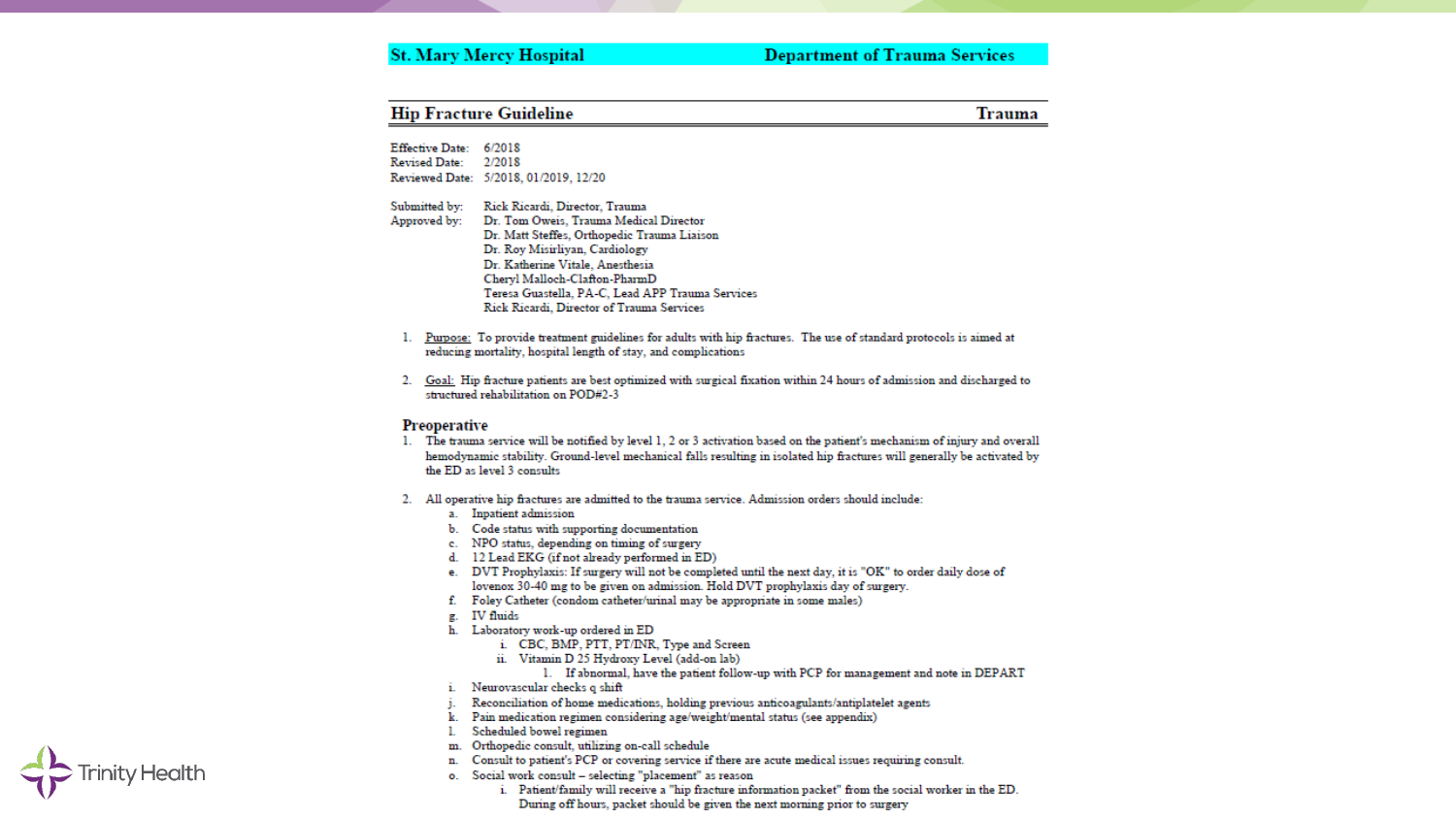

**Trinity Health**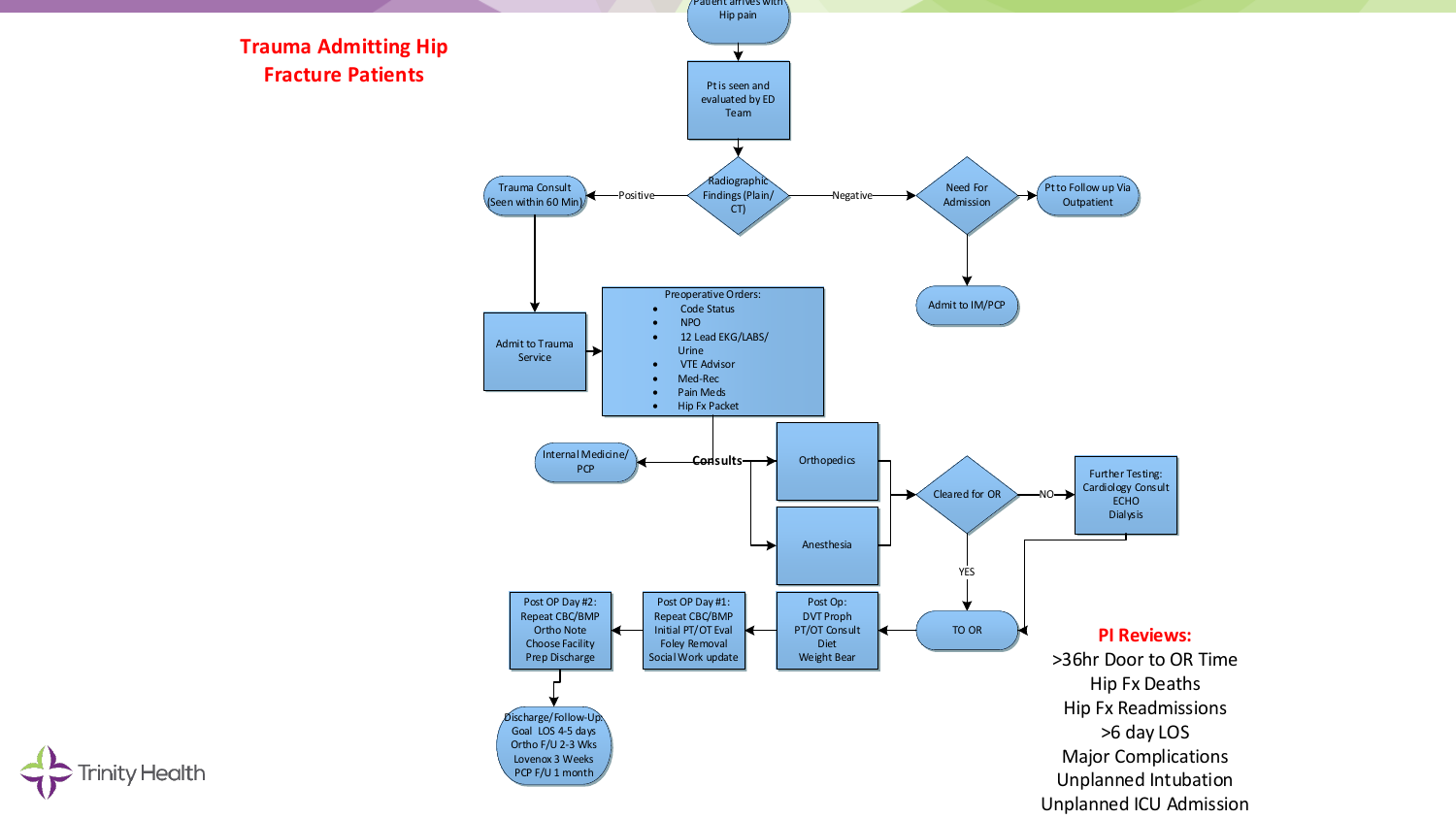# Cardiology Clearance if:

Active Chest Pain

New Arrythmia/Tachycardia

Overt Failure

New Documented Murmur

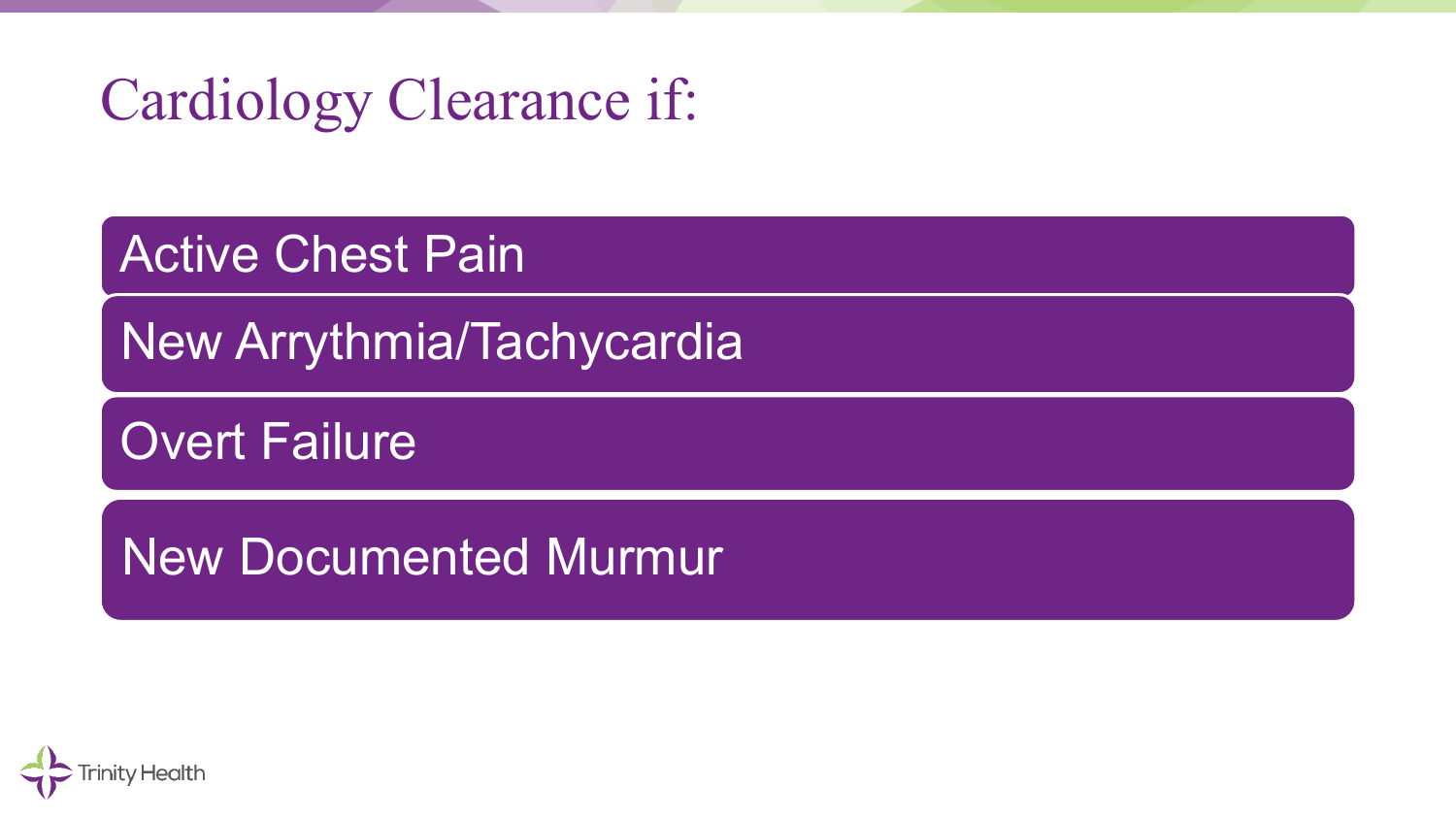#### **MTQIP: Quality Improvement and Focus**



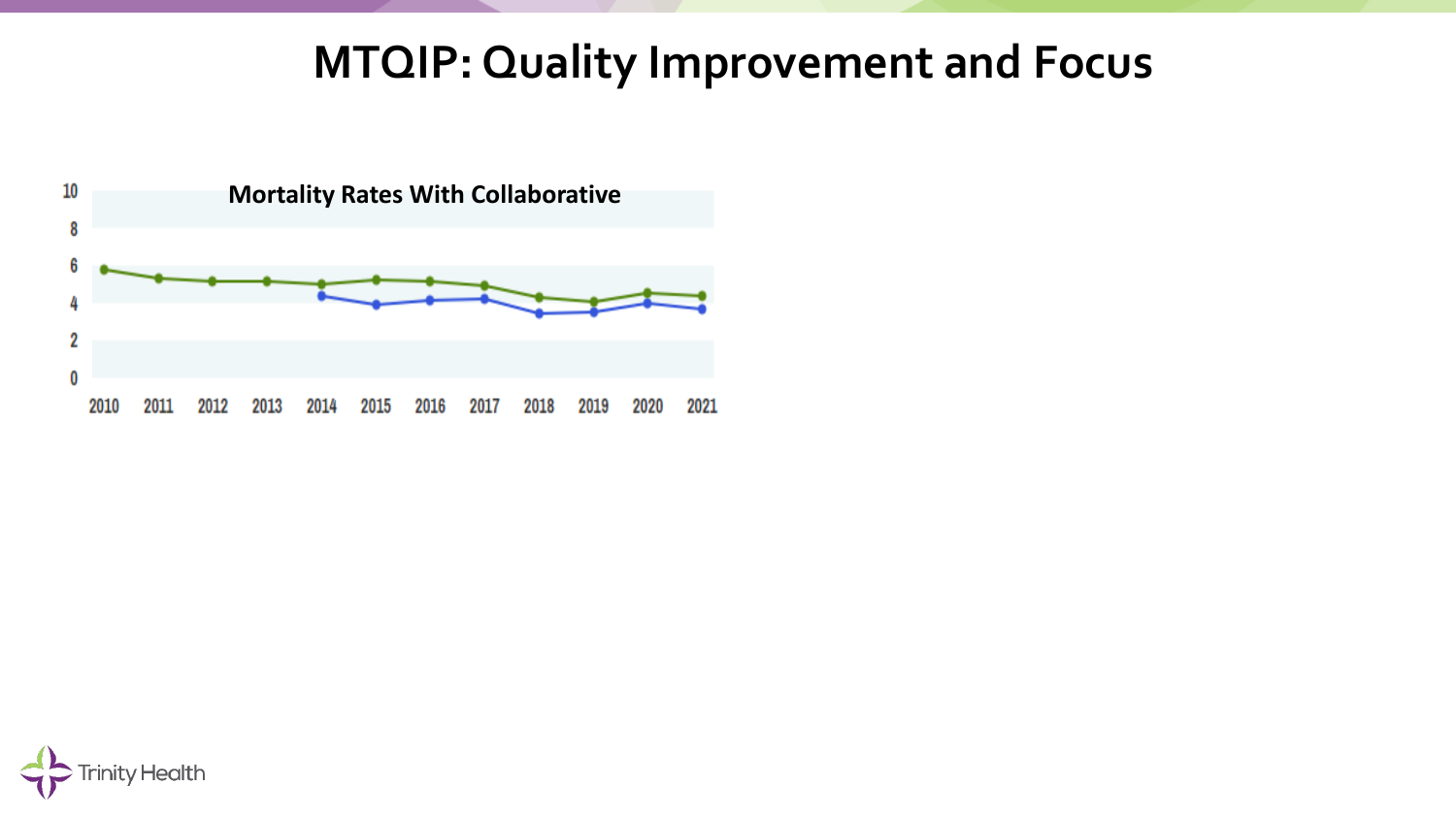

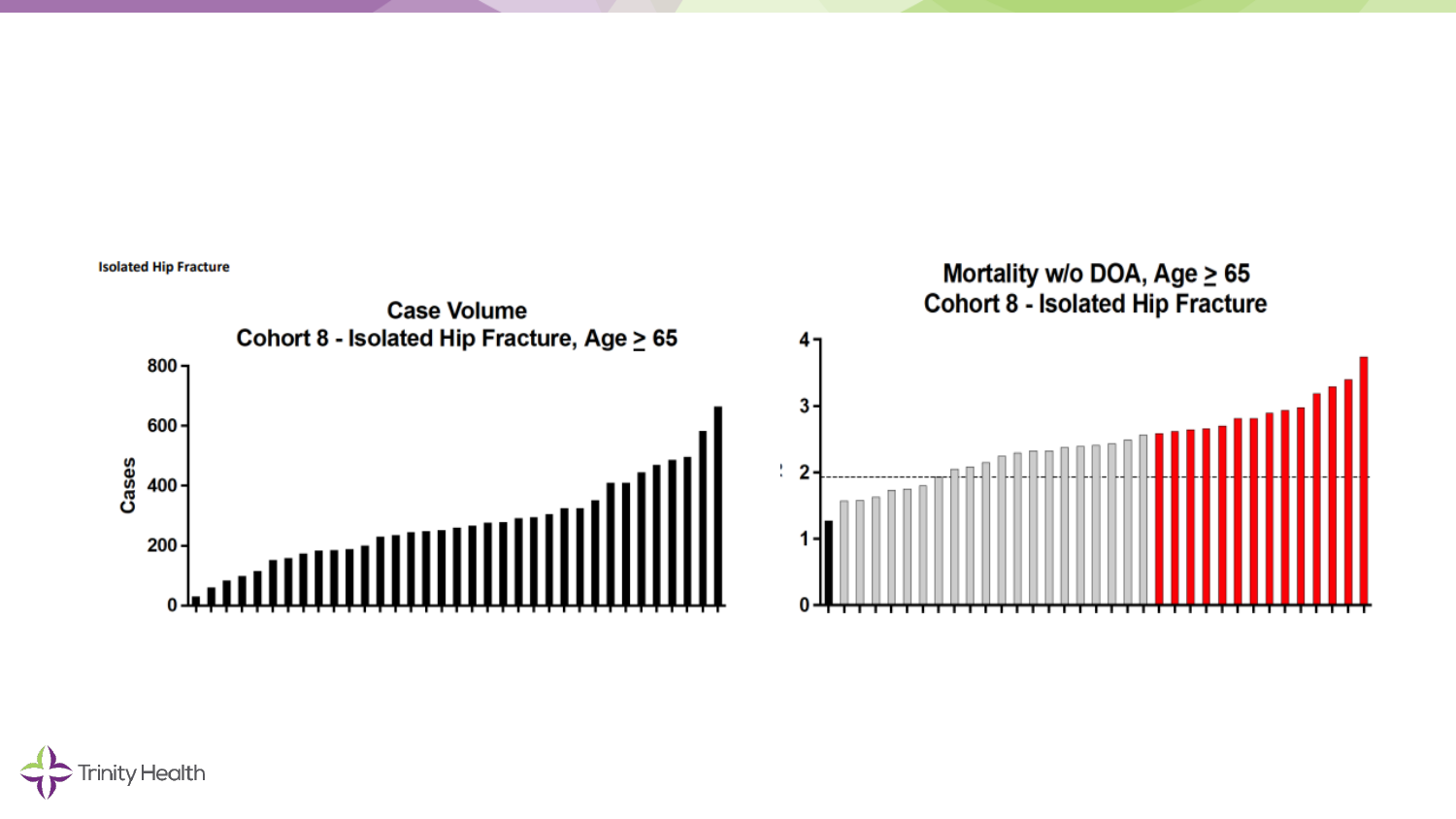#### Process Monitoring and Control

- The care process is reviewed daily to keep track of our performance.
- Implementation of a monthly dashboard that is shared at both Trauma Peer Review and Trauma Committee Multidisciplinary Team
- In an effort to maintain the 24 hour door to OR guideline, any patient that becomes an outlier greater than 36 hours is reviewed by the Trauma Medical Director and Program Administrator. If the delay is deemed to be appropriate the case is closed; if opportunity for improvement is identified, the case is then escalated to our Orthopedic Trauma Liaison for review
- If further discussion is needed the case is abstracted and then reviewed at our Trauma Peer Review meeting for further discussion

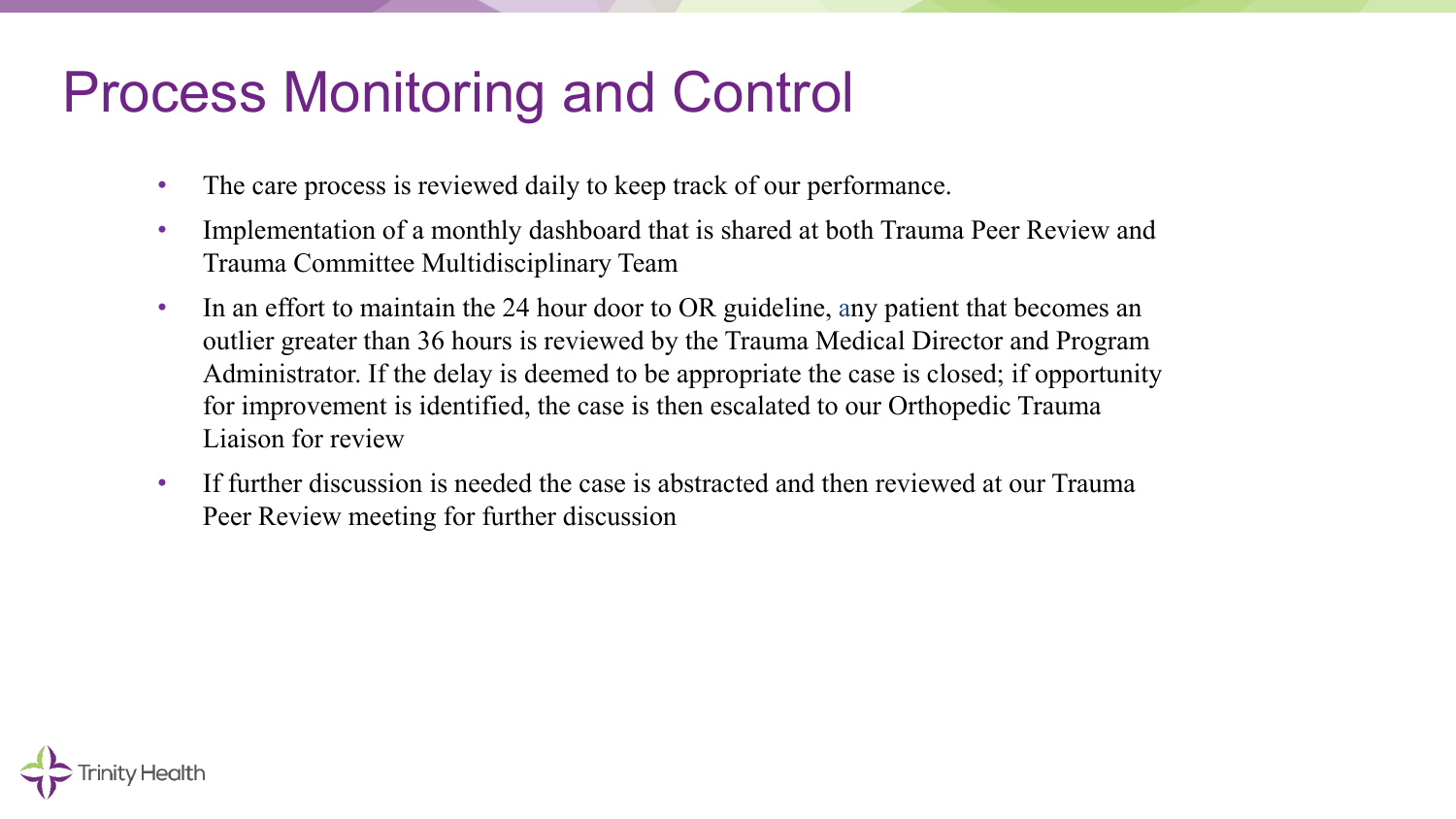#### **Conclusion**

- Hip fractures are a major cause of morbidity and mortality in the older population. The increase of falls and longer life span represent a significant strain on our health care organizations in the future. We were able to show that having a hip fracture guideline had a positive impact on our overall length of stay, door to OR time, morbidity/mortality and interdisciplinary communication.
- In conclusion, this guideline has truly benefited the patients and community in which we serve. It has brought multiple disciplines to the table to collaborate on best practice.
- Injury Prevention! https://youtu.be/Q Eb9t6VKf4